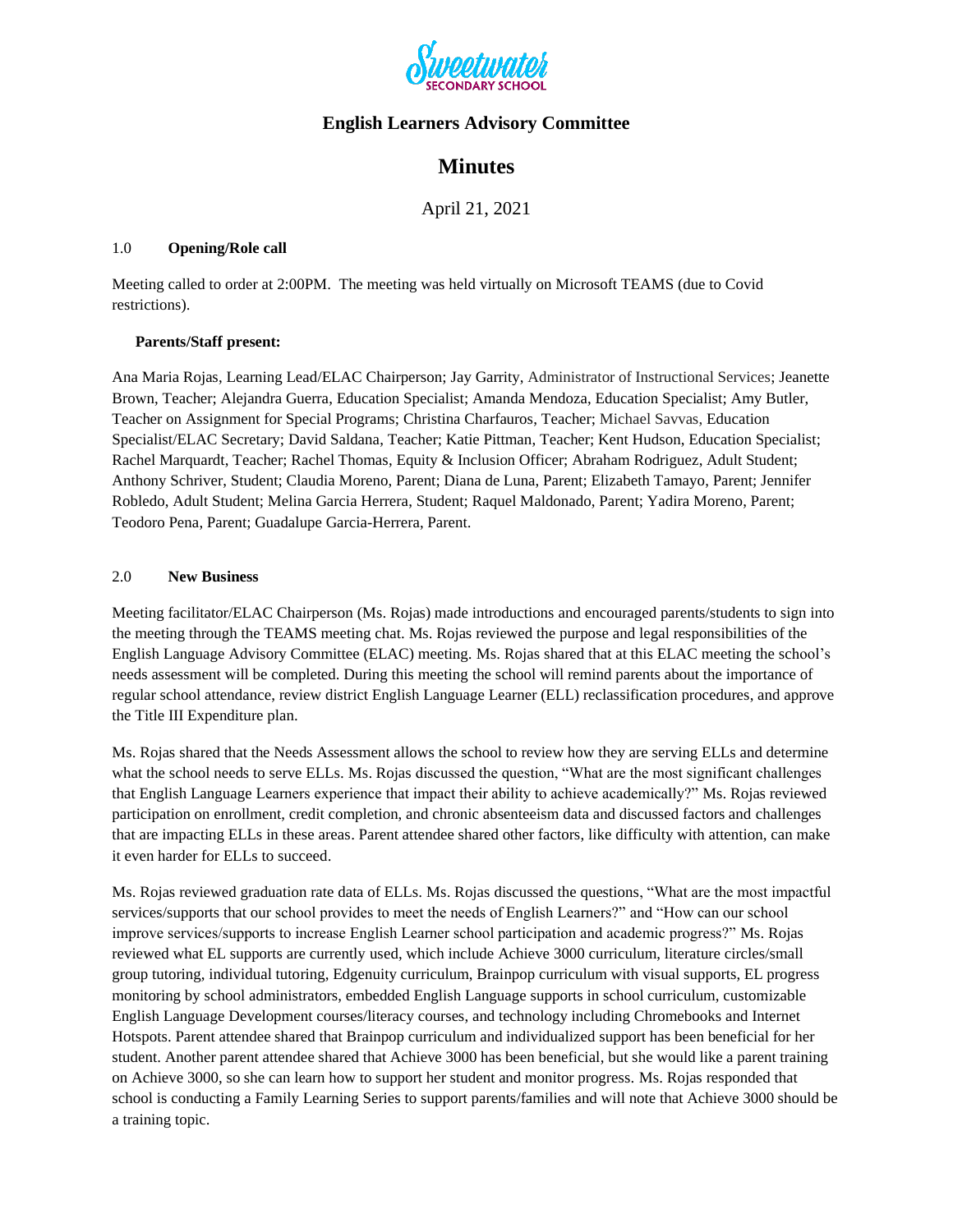

Mr. Jay Garrity (Administrator of Instructional Services) reviewed school LCAP (Local Control Accountability Plan) and how parents can provide input. LCAP was paused for 2020-2021 school year, but it will be used and developed for the 2021-2022 school year. LCAP addresses the needs of all students, but also focuses on specific student subgroups (including ELLs) to ensure equity and access for all students. 2021-2022 LCAP will address five goal areas which are: Instructional Program, Standards Aligned Curriculum, Professional Learning System, Safe and Supportive School Climate, and Engaging Resource Centers. Mr. Garrity reviewed key services for ELLs which include Altus Connect Program, English Learner Achievement Department (ELAD), Achieve 3000 curriculum, Equity and Inclusion Program, and Bus Pass Program.

Mr. Garrity also discussed Title III Expenditure Plan to help ensure that ELLs attain English Language proficiency and meet state academic standards. Majority of Title III funds are spent on Achieve3000 and Edgenuity educational programs. Mr. Garrity reviewed the benefits of Achieve 3000 and Edgenuity and how these programs are used to support ELLs. Mr. Garrity shared that there will be a survey sent out where parents/families can share their input regarding Title III funding.

Ms. Rojas reviewed ELL Reclassification Criteria. School ELL Reclassification Process includes four criteria that ELL students must meet to be reclassified as English proficient. The reclassification criteria comes from the California Department of Education (CDE) guidelines. The four reclassification criteria are: students receiving an English Language Proficiency Assessment for California (ELPAC) score of 4, teacher evaluation, parent opinion/consultation, and standardized assessment results which include NWEA MAPs assessments and SBA assessments.

Ms. Rojas reviewed school ELL parent notifications. When a student enrolls in a new school, parents receive an Initial Notification letter which informs parents of their child's identification as an ELL or fluent-English proficient. Parents also receive an annual parent notification that informs parents of their child's continued identification as an English Learner. School parent notification letter templates come from the California Department of Education.

#### 3.0 **Upcoming Events/Announcements**

Ms. Rojas informed parents about school Family Resource Night and a scholarship opportunity for current or former ELLs that are currently in the twelfth grade. The next Family Resource Night is on April 29 at 5PM and will cover Title I. Information for the scholarship opportunity for twelfth grade ELLs can be found at https://learnmore.scholarsapply.org/ellevationeducation/.

#### 4.0 **Public Comments**

Facilitator provided an opportunity for public comment. Parent attendee provided a comment where she thanked the school for all of the information presented during the meeting. No other public comments were presented.